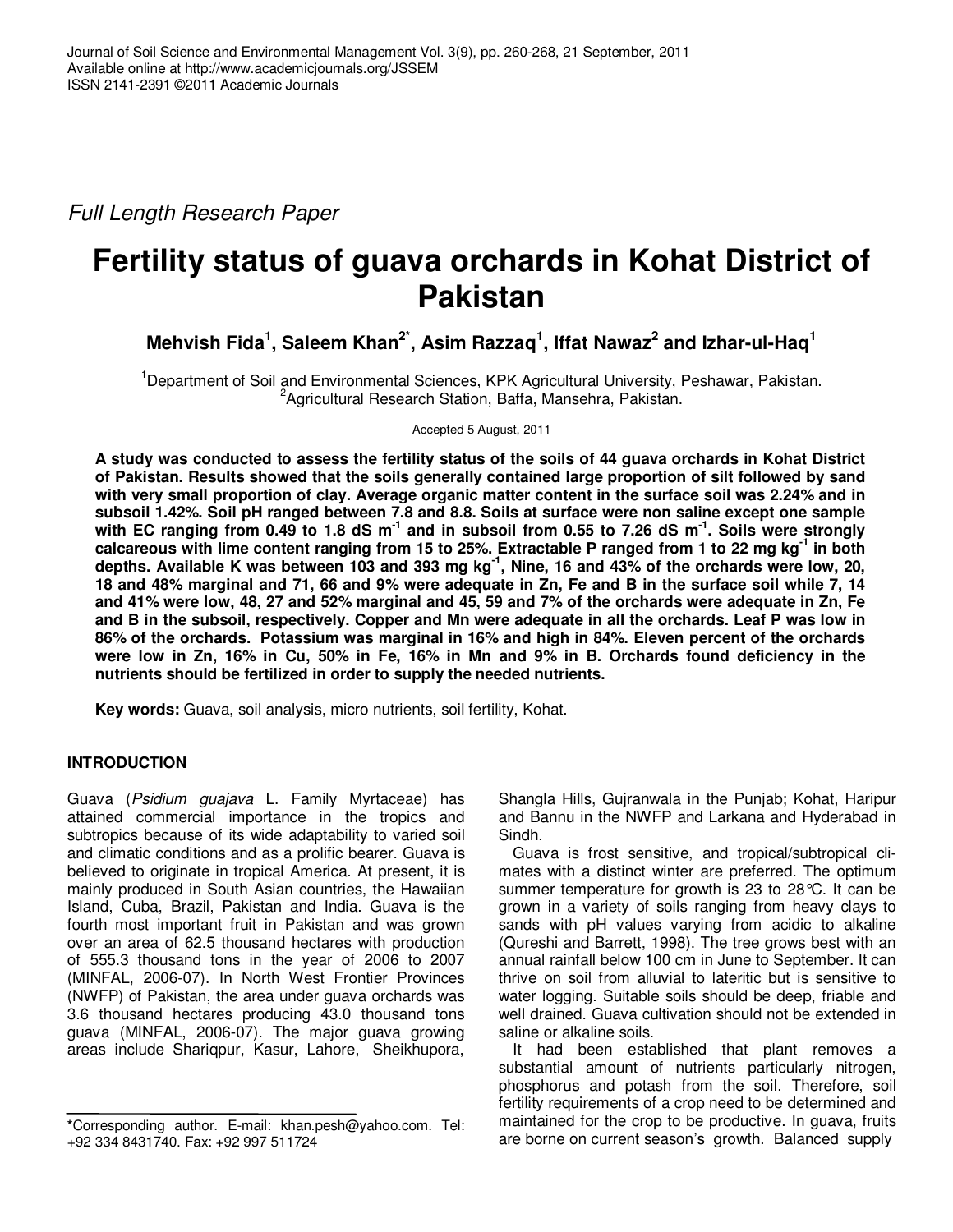

**Figure 1.** Map of Kohat District showing different sampling sites of experiment.

of NPK gives increased yield with quality fruit. In tropical and subtropical regions, poor nutrition is likely to be one of the major factors contributing to declining yield and quality. Locally, many trees in guava orchards appear unhealthy, and premature tree mortality is a widespread problem. Therefore precise knowledge about the nutrient status of guava trees is of prime importance for improving tree health, fruit yield and quality. Leaf analysis is a powerful tool in mineral nutrition research with fruit trees, not only to determine response to various nutrients but also as a diagnostic technique in assessing deficiency symptoms and making fertilizer recommendations (Natale et al., 2002). Soil fertility is declining day by day due to intensive cropping in order to fulfill the needs of rapidly growing population. To maintain the optimum fertility status of soil, application of different fertilizers is recommended by the agricultural scientists. The types and amounts of fertilizers to be applied depend on the crop to be grown and nutrient supplying power of the soil.

Soil testing and plant analysis serve as diagnostic tools, in addition to visual symptoms, for assessing any nutrient disorder. Periodic soil testing is the only way to understand the current fertility status of soil and maintain it in the future. Plant tissue analysis can also be used to

verify soil fertility status, particularly for nutrients not easily measured in routine soil tests (nitrogen, sulfur, boron). However, the results of leaf analysis have proved difficult to interpret because the minimum or critical concentration of a specific nutrient in the shoots for optimum growth may change with the age of the plant and concentrations of other nutrients (Walworth and Sumner, 1987). Presently, such information is not available in the study area and this explains why this study was conducted to assess the fertility status of guava orchards in the Kohat District of Pakistan.

#### **MATERIALS AND MEHTODS**

Forty four guava orchard sites were surveyed in the Kohat District Pakistan through soil tests and tissue analysis. During the survey, history of each orchard was recorded (Figure 1).

#### **Soil and plant sampling**

Soil samples were collected from each selected orchard at 0 to 25 and 25 to 45 cm depths using the outer periphery of tree canopy or at the centre of four trees with the help of soil auger in April 2008. After air drying, soil samples were ground and passed through 2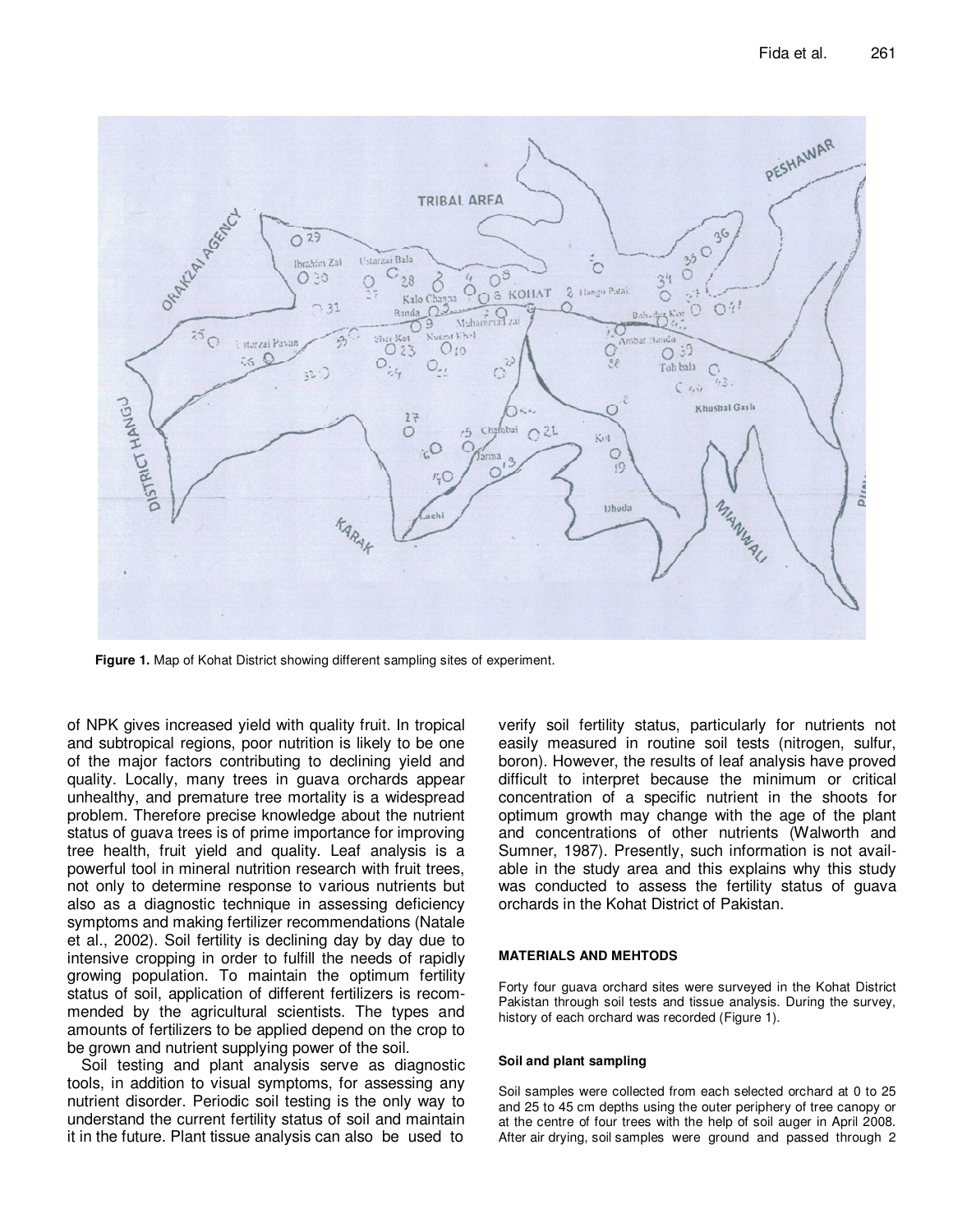| <b>Texture class</b> | No. of orchards |
|----------------------|-----------------|
| Silt Ioam            | 68              |
| Loam                 | 11              |
| Sandy loam           | 2               |
| Silt                 | З               |
| Clay                 | 2               |
| Silty clay loam      |                 |
| Clay Ioam            |                 |

**Table 1.** Particle size analysis of the soils of guava orchards in Kohat district.

mm sieve for laboratory analyses. At the time of soil sampling, a total of 20 to 25 leaves corresponding to  $3<sup>rd</sup>$  pair of recently matured leaves were handpicked from all the sides of randomly selected trees of the same orchard at nearly mid-height (about 2-m from the orchard floor) of the plant (Tandon, 1993). These were kept in labeled paper bags, and transported to the laboratory for further processing.

#### **Soil and leaf analysis**

Soil samples were analyzed for extractable macro (P and K) and micronutrients (Zn, Cu, Fe, Mn, and B), organic matter, pH, EC and soil texture. The leaf samples were analyzed for total macro (P and K) and micro (Zn, Cu, Fe, Mn, and B) nutrients. The concentration of extractable micronutrients (Zn, Cu, Fe and Mn) in soil was determined by the ammonium bicarbonate diethylene triamine pentaacetic acid (AB-DTPA) solution as described by Soltanpour (1985) using atomic absorption spectrophotometer (Perkin Elmer Analyst-200, USA). The concentration of extractable B in soil was determined using dilute HCl method (Ryan et al., 2001) and measured by the Curcumine method (Page et al., 1982) at 420 nm on spectrophotometer (Lambda-35). The extractable P and K in soil were also measured in the AB-DTPA extract (Soltanpour, 1985). Potash was read on flame photometer (Model PFP-7 Jenway, U.K) and P on spectrophotometer (Lambda-35) at 880 nm.

Soil pH and electrical conductivity (EC) were determined in soil water (1: 5) suspension. Using pH meter (Ino Lab pH Level I) and EC meter (DDC-308A), respectively. Organic matter was determined by Nelson and Sommers (1982) method while soil lime content was determined by Page et al. (1982) procedure and texture by Bouyoucos (1962) hydrometer method.

The concentration of micronutrients (Zn, Cu, Fe and Mn) in leaf samples was determined using the wet digestion procedure (Rashid, 1986). Boron concentration in leaf samples was determined using the wet digestion procedure (Rashid, 1986) as described by Ryan et al. (2001) and was determined calorimetrically using UV-Visible spectrophotometer after color development with curcumine oxalic acid (Page et al., 1982).

Descriptive statistics were used for calculation of means, standard deviations and coefficient of variations (Bhatti, 2006). Correlation studies were also performed using Steel and Torrie (1980) method.

# **RESULTS AND DISSCUSSION**

#### **Physical properties**

#### **Soil texture**

The presented results of particle soil analysis of guava

orchards (Table 1) showed that the soils generally contained large proportion of silt followed by sand and very small proportion of clay. Majority of soils were silt loam (77%) while the remaining soils were loam (13%), sandy loam (2%), silty clay loam (1%), silt (4%), clay (2%) and clayey loam (1%) in texture. These results suggested that the soils under guava orchards of Kohat District were generally medium textured which is considered optimum for orchards.

# **Chemical properties**

#### **Soil organic matter**

The surface soil (0 to 25 cm) generally contained more organic matter than the soil at lower depth. In the surface soil, the minimum of organic matter 10.3 g  $kg^{-1}$  and maximum 47 g kg<sup>-1</sup> with a mean value of 2.24  $\pm$  0.64 g kg<sup>-1</sup> were recorded (Table 2). In subsurface soil, it ranged from 6.2 to 28 g kg<sup>-1</sup> with mean of 14.2  $\pm$  4.4 g kg<sup>-1</sup>. The organic matter content of soil at 0 to 25 cm depth was medium in two orchards and adequate in 42 orchards, none of the orchards was deficient in organic matter in the surface soil. At 25 to 45 cm depth, organic matter was low in 1 orchard, medium in 22 and adequate in 21 orchards. Comparing these results with the critical values of soil organic matter reported by Bhatti (1997), our data showed that in the surface soil, none of the orchards was low in organic matter but in subsurface it was low in only one orchard 2% (Table 3). Similarly, 5% of orchards were marginal in organic matter in the surface and 50% in the subsurface soil. Ninety five percent of the orchards were adequate in organic matter in the surface and 48% in the subsurface. Adequate organic matter content of the soils may be attributed to intense leaf fall on orchard floor.

# **Soil pH, EC and lime**

Soil pH of most of the guava orchards was bet-ween 7.8 and 8.8 suggesting that the soils were generally alkaline in reaction. In surface soils, 98% fell in the pH range of below 8.5 and 2% was greater than 8.5. In subsurface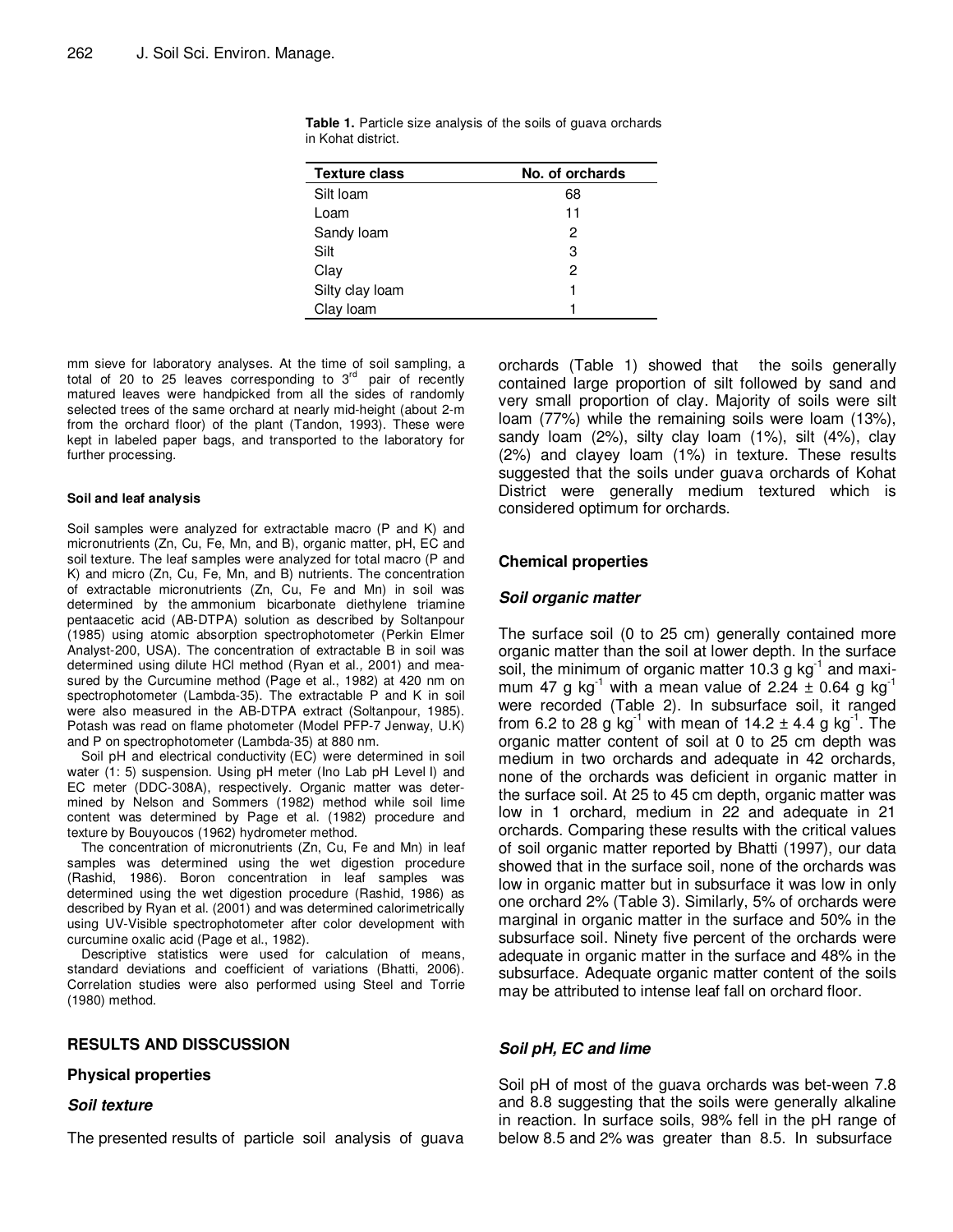|                 | рH          |           |                                      |            | $EC$ (dS m <sup>-1</sup> ) |                         |      |      |
|-----------------|-------------|-----------|--------------------------------------|------------|----------------------------|-------------------------|------|------|
| Soil depth (cm) | <b>Mean</b> | <b>SD</b> | Min                                  | <b>Max</b> | <b>Mean</b>                | <b>SD</b>               | Min  | Max  |
| $0 - 25$        | 8.32        | 0.15      | 8.1                                  | 8.6        | 0.91                       | 0.26                    | 0.49 | 1.8  |
| $25 - 45$       | 8.38        | 0.18      | 7.8                                  | 8.8        | 1.17                       | 1.04                    | 0.55 | 7.26 |
|                 |             |           | Organic matter (g kg <sup>-1</sup> ) |            |                            | Lime (g kg <sup>"</sup> |      |      |
| $0 - 25$        | 22.4        | 6.4       | 10.3                                 | 47.0       | 222.9                      | 18.7                    | 190  | 250  |
| $25 - 45$       | 14.2        | 4.4       | 6.2                                  | 28.0       | 222.5                      | 23.2                    | 150  | 250  |

**Table 2.** Soil pH, EC, organic matter and lime of guava orchards in Kohat District.

**Table 3.** Soils of guava orchards classified as saline/non-saline and acidic/alkaline.

| Soil depth |             | pH (8-8.5)     | pH (>8.5) |                | $EC(4.0 dS/m)$ |                | $EC(>4.0$ dS/m) |                |
|------------|-------------|----------------|-----------|----------------|----------------|----------------|-----------------|----------------|
| (cm)       | No.<br>*    | <b>Percent</b> | No.       | <b>Percent</b> | No.            | <b>Percent</b> | No.             | <b>Percent</b> |
| 0-25       | 43          | 98             |           |                | -44            | 100            |                 |                |
| $25 - 45$  | $\sim$<br>ັ | 84             |           |                | 43             | 98             |                 |                |

|           | Organic matter (g kg <sup>-1</sup> ) |                |     |         |      |                |     |                   | Lime $(g kg^{-1})$ |                            |
|-----------|--------------------------------------|----------------|-----|---------|------|----------------|-----|-------------------|--------------------|----------------------------|
|           | <b>Medium</b><br>Adequate<br>Low     |                |     |         |      |                |     | <b>Calcareous</b> |                    | <b>Strongly calcareous</b> |
|           | No.*                                 | <b>Percent</b> | No. | Percent | No.  | <b>Percent</b> | No. | <b>Percent</b>    | No.                | <b>Percent</b>             |
| 0-25      |                                      |                |     |         | 42   | 95             |     |                   | 44                 | 100                        |
| $25 - 45$ |                                      |                | 22  | 50      | ົາ 1 | 48             |     |                   | 44                 | 100                        |

No., number of orchards; \*out of 44 orchards.

soil, 84% fell below 8.5 and 16% greater than 8.5. These findings are in conformity with those of Haq et al. (1986). The results showed that soils at surface were non saline with EC ranging from<br>0.49 to 1.8 dS m<sup>-1</sup> and mean of 0.91 dS m<sup>-1</sup> in the subsurface, only one soil sample was saline and remaining soils were non saline having EC range<br>of 0.55 to 7.26 dS m<sup>-1</sup> and mean of 1.17 dS m<sup>-1</sup>. Similar results were also reported by Haq et al. (1986). Guava plants are moderately tolerant to saline conditions and therefore most of the orchards have been planted on normal soils devoid of salt injury.

 The results further demonstrated that lime in both surface and subsurface soils range from 19 to 25 and 15 to 25%, respectively were high which showed that the soils under guava orchards were strongly calcareous in nature. High lime content in the study area may be due to the soil parent material usually existing in the arid and semiarid

regions.

## **Soil extractable P and K**

The AB-DTPA extractable P in the soils is presented in Tables 4 to 5. Extractable P content varied with depth and from orchard to orchard location. The concentration of P in surface soils ranged from 1 to 21  $\mu$ g g<sup>-1</sup> soils with the mean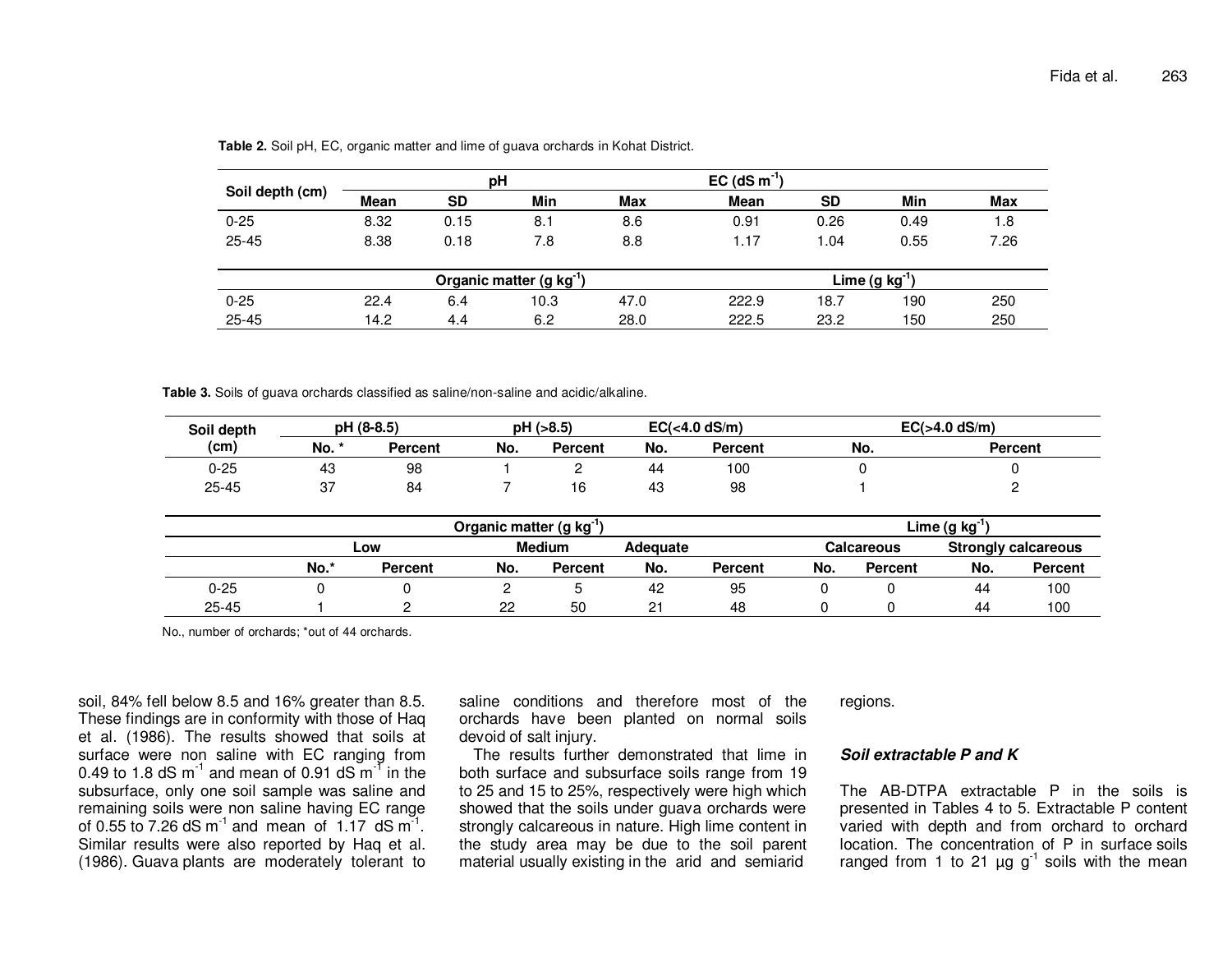| <b>Nutrient</b> | Soil depth (cm) | Average | <b>SD</b> | <b>Minimum</b> | Maximum |
|-----------------|-----------------|---------|-----------|----------------|---------|
| P               | $0 - 25$        | 6.05    | 3.89      |                | 21      |
|                 | $25 - 45$       | 3.43    | 3.39      |                | 22      |
|                 |                 |         |           |                |         |
| ʻΚ              | $0 - 25$        | 217.95  | 59.72     | 103            | 366     |
|                 | $25 - 45$       | 182.70  | 66.53     | 103            | 393     |

**Table 4.** Ammonium bicarbonate-DTPA extractable soil P and K (mg kg<sup>-1</sup>).

**Table 5.** Soils of orchards classified as low, medium or adequate in AB-DTPA extractable P and K.

|                 | Soil depth | Low              |         | <b>Medium</b>   |         | Adequate        |                |  |
|-----------------|------------|------------------|---------|-----------------|---------|-----------------|----------------|--|
| <b>Nutrient</b> | (cm)       | No.* of orchards | Percent | No. of orchards | Percent | No. of orchards | <b>Percent</b> |  |
| D               | $0 - 25$   |                  | 18      | 26              | 59      | 10              | 23             |  |
|                 | $25 - 45$  | 33               | 75      | 9               | 20      |                 |                |  |
|                 | $0 - 25$   |                  |         |                 |         | 42              | 95             |  |
|                 | $25 - 45$  |                  |         |                 | 18      | 36              | 82             |  |

\* Out of 44 orchards, AB-DTPA: Ammonium bicarbonate diethylene triamine pentaacetic acid.

value of  $6.05 \pm 3.89$ . In subsurface soils, it ranged from 1 to 22  $\mu$ g g<sup>-1</sup> soil with the mean value of 3.43  $\pm$  3.39. The average P concentration was generally higher in the surface soils and decreased gradually with increasing soil depth. Comparing with the critical values of P in soils reported by Soltanpour (1985), our data showed that extractable soil P was deficient in both surface and subsurface soils of many of the orchards. It was evident that the soils at lower depths were more deficient in P than the surface soils. These results evinced that the surface soils were low  $( $4.0 \mu g g^{-1} P$ )$  in 8, marginal  $(4.0 \mu g g^{-1} g)$ to 7.0  $\mu$ g g-1 P) in 26 and adequate ( $>$ 7.0  $\mu$ g g-1 P) in 10 out of 44 orchards (Table 5). The subsurface soils were low in 33, marginal in 9 and adequate in 2 orchards. Thus, 18% orchards were low in P in the surface and 75% in subsurface. Similarly, 59% orchards were marginal in P in the surface and 20% marginal in subsurface while 23% orchards were adequate in P in the surface and 5% in the subsurface soils.

AB-DTPA extractable K in the soils varied with depth and from orchard to orchard location (Tables 4 to 5). The concentration of K was greater in the surface compared with that at lower soil depths. Potassium concentration in the surface ranged from 103 to 366  $\mu$ g g<sup>-1</sup> soil with the mean value of  $217.95 \pm 59.72$ . In subsurface, it ranged from 103 to 393  $\mu$ g g<sup>-1</sup> with mean of 182.70  $\pm$  66.53. Comparing with the critical value of K in soil established by Soltanpour (1985), our data demon-strated that K was adequate in both soil depths of most of the orchards. It was evident that the soils at lower depths were more deficient in K than at the surface. In surface soil, K was 5 and 95%, while in subsurface it was 18 and 82% in marginal and adequate orchards, respectively.

# **Available micronutrients**

AB-DTPA extractable micronutrients concentrations in the soils are presented in Tables 6 to 7. Their concentration in soils varied with depth and orchard location. Zinc concentration was higher in the surface soil but decreased with soil depth. It ranged in surface soil from 0.35 to 4.55  $\mu$ g g<sup>-1</sup> with a mean value of 2.04  $\pm$  0.88 and in sub-surface, it ranged from 0.47 to 2.50  $\mu$ g g<sup>-1</sup> with mean of  $1.49 \pm 0.44$ .

 Copper concentration in the surface soil ranged from 2.44 to 8.46  $\mu$ g g<sup>-1</sup> with mean of 5.61  $\pm$ 1.69. In subsurface, it ranged from 1.74 to 9.07 $\mu$ g g<sup>-1</sup> with mean of  $5.10 \pm 1.54$ . Iron in surface soil ranged from 1.93 to 17.27 with mean of 6.49  $\pm$  3.39. In the sub-surface, it ranged from 1.39 to 11.81 with mean of  $6.17 \pm 2.83$ . Manganese in surface soil ranged from 1.07 to 25.42 with mean of 11.30  $\pm$  7.87. Similarly, in sub-surface, it ranged from 1.90 to 21.11 with mean of  $8.62 \pm 6.08$ . Boron in surface soil ranged from 0.016 to 1.32  $\mu$ g g<sup>-1</sup> soil with the mean value of  $0.63 \pm 0.30$ . In the sub-surface, it ranged from 0.018 to 1.42  $\mu$ g g<sup>-1</sup> with mean of 0.59  $\pm$  0.31  $\mu$ g g<sup>-1</sup>.

Comparing these values with the critical values of micronutrients in soils established by Soltanpour (1985), our data showed that the soil were deficient in Zn, B and Fe at varying depth. Surface soils were low  $\left($ <0.9  $\mu$ g g<sup>-1</sup>) in Zn in 4 (9%), marginal (0.9 to 1.5  $\mu$ g g<sup>-1</sup>) in 9 (20%) and adequate  $(> 1.5 \mu g g^{-1})$  in 31 (71%) out of 44 orchards (Table 7). Sub-surface soils were low in Zn in 3 (7%), marginal in 21 (48%) and adequate in 20 (45%) orchards. All of the 44 orchards had adequate concentration of Cu  $(> 0.5 \mu g g^{-1})$  and Mn  $(>1.0 \mu g g^{-1} s$ oil). Similar results were also reported by Mohammad et al.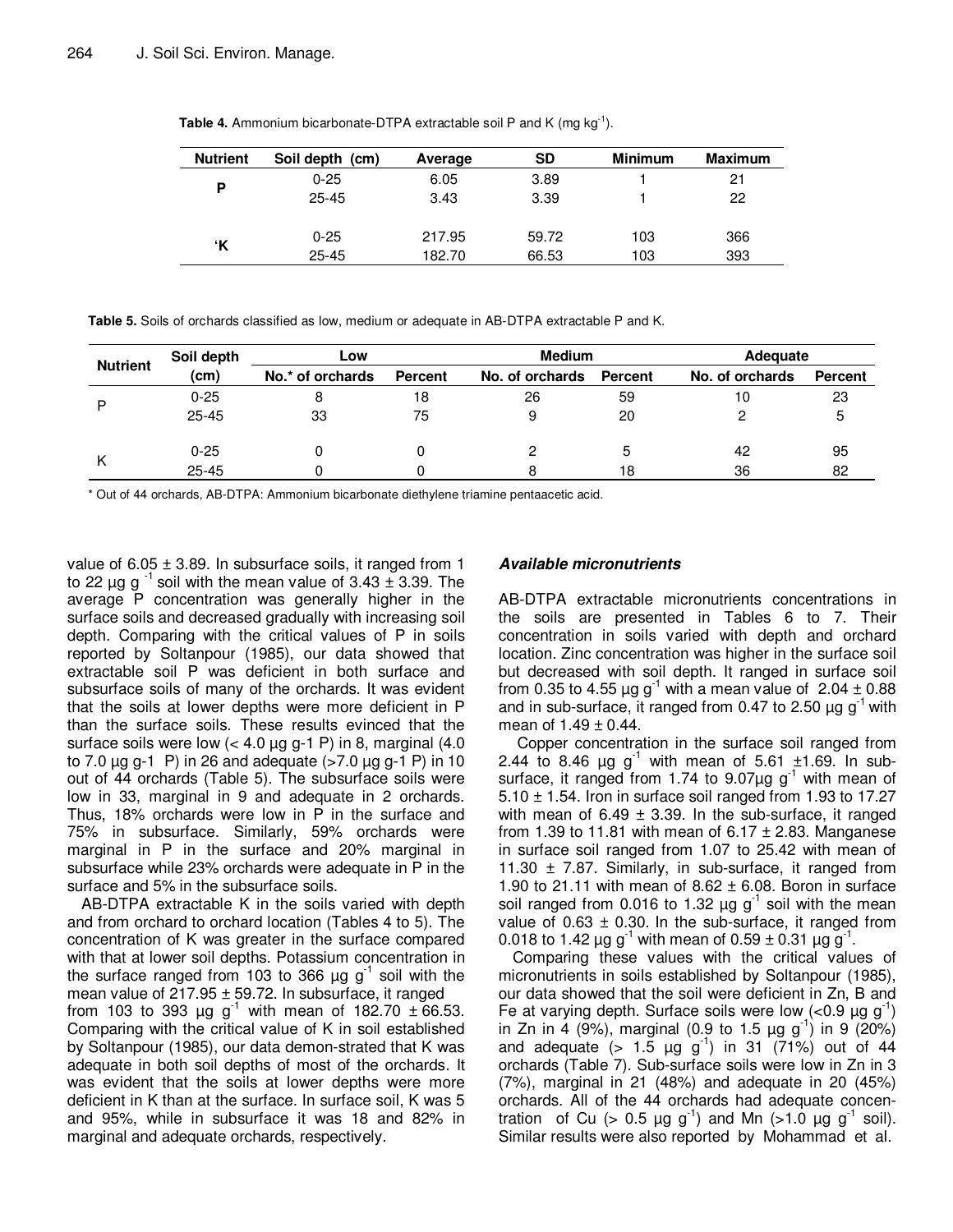| <b>Micronutrient</b> | Soil depth (cm) | Min   | Max   | <b>Mean</b> | <b>SD</b> |
|----------------------|-----------------|-------|-------|-------------|-----------|
| Cu                   | $0 - 25$        | 2.44  | 8.46  | 5.61        | 1.69      |
|                      | $25 - 45$       | 1.74  | 9.07  | 5.10        | 1.54      |
|                      | $0 - 25$        | 1.93  | 17.27 | 6.49        | 3.39      |
| Fe                   | $25 - 45$       | 1.39  | 11.81 | 6.17        | 2.83      |
|                      | $0 - 25$        | 1.07  | 25.42 | 11.30       | 7.87      |
| Mn                   | $25 - 45$       | 1.90  | 21.11 | 8.62        | 6.08      |
|                      |                 |       |       |             |           |
| Zn                   | $0 - 25$        | 0.35  | 4.55  | 2.04        | 0.88      |
|                      | $25 - 45$       | 0.47  | 2.50  | 1.49        | 0.40      |
| B                    | $0 - 25$        | 0.016 | 1.32  | 0.63        | 0.30      |
|                      | $25 - 45$       | 0.018 | 1.42  | 0.59        | 0.31      |

**Table 6.** Micronutrients concentration in the soils ( $\mu$ g g<sup>-1</sup>) of guava orchards.

**Table 7.** Relative proportions of guava orchards classified as low, marginal or adequate in micronutrients based on their concentrations in soils.

| <b>Nutrient</b> |                 | Low               |                | <b>Medium</b>   |                | Adequate        |         |
|-----------------|-----------------|-------------------|----------------|-----------------|----------------|-----------------|---------|
|                 | Soil depth (cm) | No. * of orchards | Percent        | No. of orchards | <b>Percent</b> | No. of orchards | Percent |
|                 | $0 - 25$        | 0                 | 0              | 0               | 0              | 44              | 100     |
| Cu              | $25 - 45$       | 0                 | 0              | 0               | 0              | 44              | 100     |
|                 | $0 - 25$        | 7                 | 16             | 8               | 18             | 29              | 66      |
| Fe              | $25 - 45$       | 6                 | 14             | 12              | 27             | 26              | 59      |
|                 | $0 - 25$        | 0                 | 0              | 0               | 0              | 44              | 100     |
| Mn              | $25 - 45$       | $\Omega$          | 0              | 0               | 0              | 44              | 100     |
|                 | $0 - 25$        | 4                 | 9              | 9               | 20             | 31              | 71      |
| Zn              | $25 - 45$       | 3                 | $\overline{7}$ | 21              | 48             | 20              | 45      |
|                 | $0 - 25$        | 19                | 43             | 21              | 48             | 4               | 9.0     |
| $\sf B$         | $25 - 45$       | 18                | 41             | 23              | 52             | 3               |         |

\* Out of 44 orchards

 (1995). The results on Fe status showed that the surface soils were low  $(< 3.0 \mu g g^{-1})$  in Fe in 7 (16%), marginal (3.0 to 5.0  $\mu$ g g<sup>-1</sup>) in 8 (18%) and adequate in 29 (66%) out of 44 orchards (Table 7). The sub-surface was low in 6 (14%), marginal in 12 (27%) and adequate in 26 (59%) orchards. It was evident that Fe was deficient in both surface and sub surface soils of most of the orchards.

In surface soil B was low  $(< 0.45 \mu g g^{-1})$  in 19 and 18 orchards in surface and sub-surface soils, respectively. Twenty one orchards were marginal (0.45 to 1.0  $\mu$ g g<sup>-1</sup>) in surface and 23 in subsurface soils. The B concentration in surface soil was adequate  $(1.0 \mu g g^{-1})$  in 4 orchards and in 3 in subsurface. 43% of the orchards were low in B in the surface and 41% in sub-surface. Similarly, 48% of the orchards were marginal in the surface and 52% in

subsurface. The surface soils were adequate in B in 9% of the orchards and 7 % in subsurface.

# **Nutritional status of guava trees**

Table 8 shows that P concentration in the leaves of guava ranged from 0.03 to 0.21  $\mu$ g g<sup>-1</sup> with mean of 0.07± 0.02  $\mu$ g g<sup>-1</sup> Leaf K ranged from 0.55 to 3.18  $\mu$ g g<sup>-1</sup> with the mean value of  $1.54 \pm 0.59$ . The concentration of micronutrients in the leaves varied greatly among orchards. Zinc concentration ranged from 10.37 to 87.04  $\mu$ g g<sup>-1</sup> with mean of 34.91  $\pm$  14.28. Copper content ranged from 3.8 to 277.2  $\mu$ g g<sup>1</sup> with mean of 15.87 ± 40.49. Iron concentration ranged from 37.96 to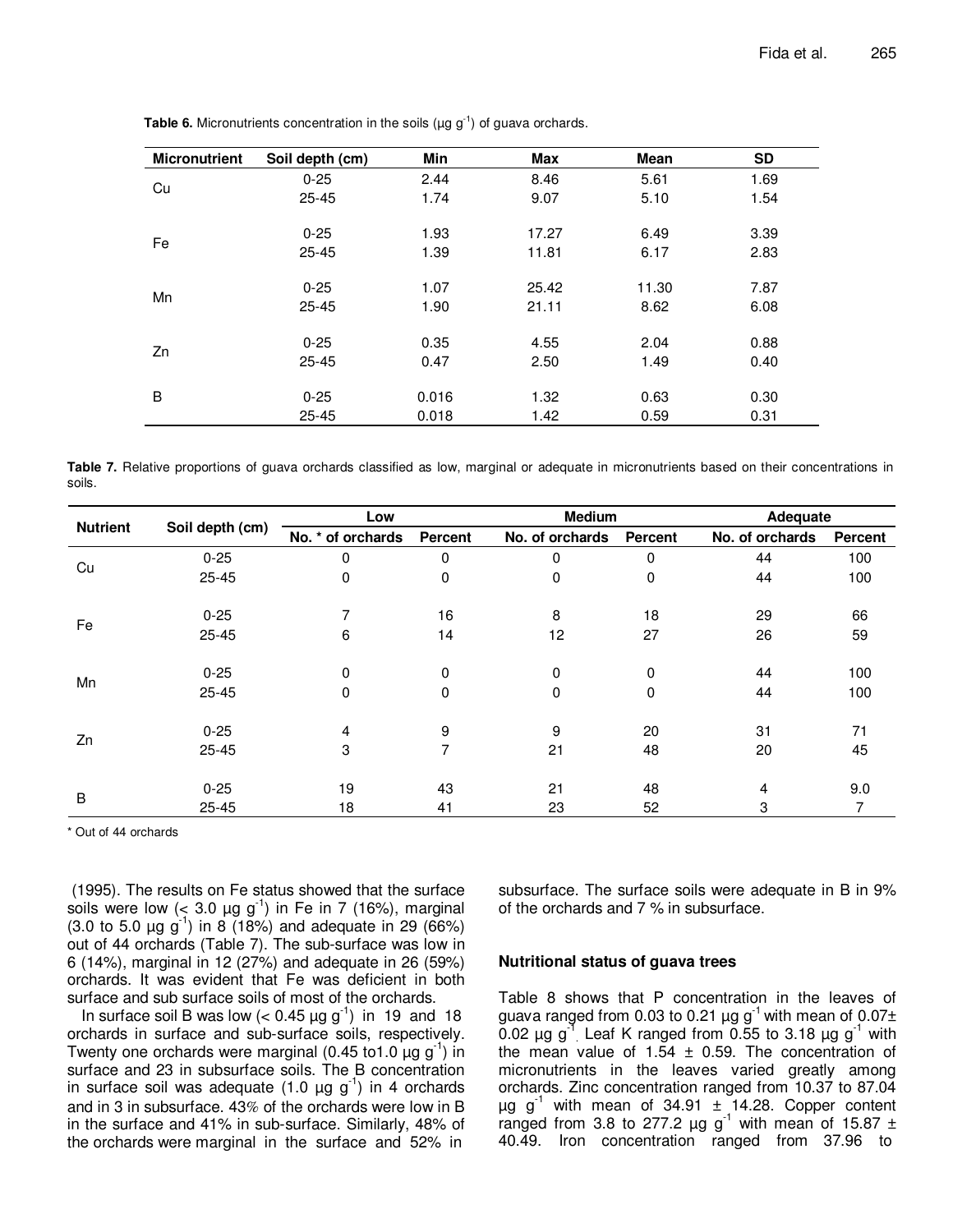| <b>Nutrient</b> | Min   | Max    | Average | <b>SD</b> |
|-----------------|-------|--------|---------|-----------|
| P               | 0.03  | 0.21   | 0.07    | 0.02      |
| K               | 0.55  | 3.18   | 1.54    | 0.59      |
| Zn              | 10.37 | 87.04  | 34.91   | 14.28     |
| Cu              | 3.8   | 277.2  | 15.87   | 40.49     |
| Fe              | 37.96 | 309.84 | 119.79  | 63.21     |
| Mn              | 46.40 | 403.38 | 145.55  | 94.96     |
| В               | 44    | 157    | 75.20   | 23.20     |

**Table 8.** Nutrients concentration in leaves (µg g<sup>-1</sup>) of guava orchards in Kohat district.

**Table 9.** Number of guava orchards classified as low, adequate or high in micronutrients based on leaf concentration.

| <b>Nutrient</b>  | Low              |                | Adequate        |         | High            |                |  |
|------------------|------------------|----------------|-----------------|---------|-----------------|----------------|--|
| $(\mu g g^{-1})$ | No.* of orchards | <b>Percent</b> | No. of orchards | Percent | No. of orchards | <b>Percent</b> |  |
|                  | 38               | 86             | 5               | 11      |                 |                |  |
| ĸ                |                  |                |                 | 16      | 37              | 84             |  |
| Zn               | 5                |                |                 | 25      | 28              | 64             |  |
| Cu               |                  | 16             | 33              | 75      |                 | 9              |  |
| Fe               | 22               | 50             | 13              | 30      |                 | 20             |  |
| Mn               |                  | 16             | 16              | 36      | 21              | 48             |  |
| в                |                  | 9              | 35              | 80      | 5               |                |  |
|                  | 38               | 86             | 5               | 11      |                 |                |  |
|                  |                  |                |                 | 16      | 37              | 84             |  |

\*Out of 44 orchards.

309.84  $\mu$ g g<sup>-1</sup> with mean of 119.79  $\pm$  63.21. Manganese concentration ranged from 46.40 to 403.38  $\mu$ g g<sup>-1</sup> with mean of  $145.55 \pm 94.96$ . Boron concentration ranged from 44 to 157  $\mu$ g g<sup>-1</sup> with mean of 75.20  $\pm$  23.20. Our results are in conformity with the findings of Shah and Shahzad (2008).

Comparing the values of leaf contents of nutrients with their critical values in guava leaves established by Hundal et al. (2007), it was demonstrated that leaf P was low (0.065 to 0.10  $\mu$ g g<sup>-1</sup>) in 38 (86%), adequate (0.10 to 0.17  $\mu$ g g<sup>-1</sup>) in 5 (11%) and high (0.17 to 0.21  $\mu$ g g<sup>-1</sup>) in 1(3%) orchards. Low K (0.28 to 0.51  $\mu$ g g<sup>-1</sup>) was not recorded in any orchards, and was adequate (0.51 to 0.9  $\mu$ g g<sup>-1</sup>) in 7 (16%) and high (0.97 to 1.19  $\mu$ g g<sup>-1</sup>) in 37 (84%) orchards. It was further observed that 11% of the orchards were low (8 to 15  $\mu$ g g<sup>-1</sup>), 25% adequate (15 to 29 μg g<sup>-1</sup>) and 64% high (29 to 36 μg g<sup>-1</sup>) in Zn (Table 9). Copper was low (1 to 6  $\mu$ g g<sup>-1</sup>) in 7 (16%), adequate (6-16  $\mu$ g g<sup>-1</sup>) in 33 (75%) and high (16 to 21  $\mu$ g g<sup>-1</sup>) in 4 (9%) orchards. Iron was low (82 to 105  $\mu$ g g<sup>-1</sup>) in 22 (50%), adequate (105 to 153  $\mu$ g g<sup>-1</sup>) in 13 (30%) and high (153 to 176  $\mu$ g g<sup>-1</sup>) in 9 (20%) orchards. Manganese was low (31 to 58  $\mu$ g g<sup>-1</sup>) in 7 (16%), adequate (58 to 110  $\mu$ g g<sup>-1</sup>) in 16 (36%) and high (110 to 136  $\mu$ g g<sup>-1</sup>) in 21 (48%) orchards. Boron was low in 9%, adequate in 80% and high in 11% of the orchards.

# **Correlation studies**

There existed positive significant correlation of P, K, Cu, Fe and Mn with soil organic matter indicating that organic matter contributed to the major fraction of these nutrients in soils (Table 10). Similarly, Cu and Fe showed positive significant correlation with clay content of the soils. This suggests that Cu and Fe contents were higher in soils having higher clay content.

Nutrient availability and their uptake were also affected by the properties of soils particularly organic matter and clay contents. Plant P and Fe showed positive significant correlation with organic matter (Table 11) and plant K and Cu with clay content suggesting that soil organic matter and clay helped in the uptake of P, K, Cu and Fe.

# **Conclusions**

Majority of soils were medium in texture with adequate organic matter content. Extractable P was deficient in 18% orchards with no K deficiency. Soil Zn was deficient in 9%, Fe in 16% and B in 43% orchards. Available Cu and Mn were adequate in the soils of all orchards. Soils of orchards found deficient in various nutrients should be fertilized in order to supply the needed nutrients.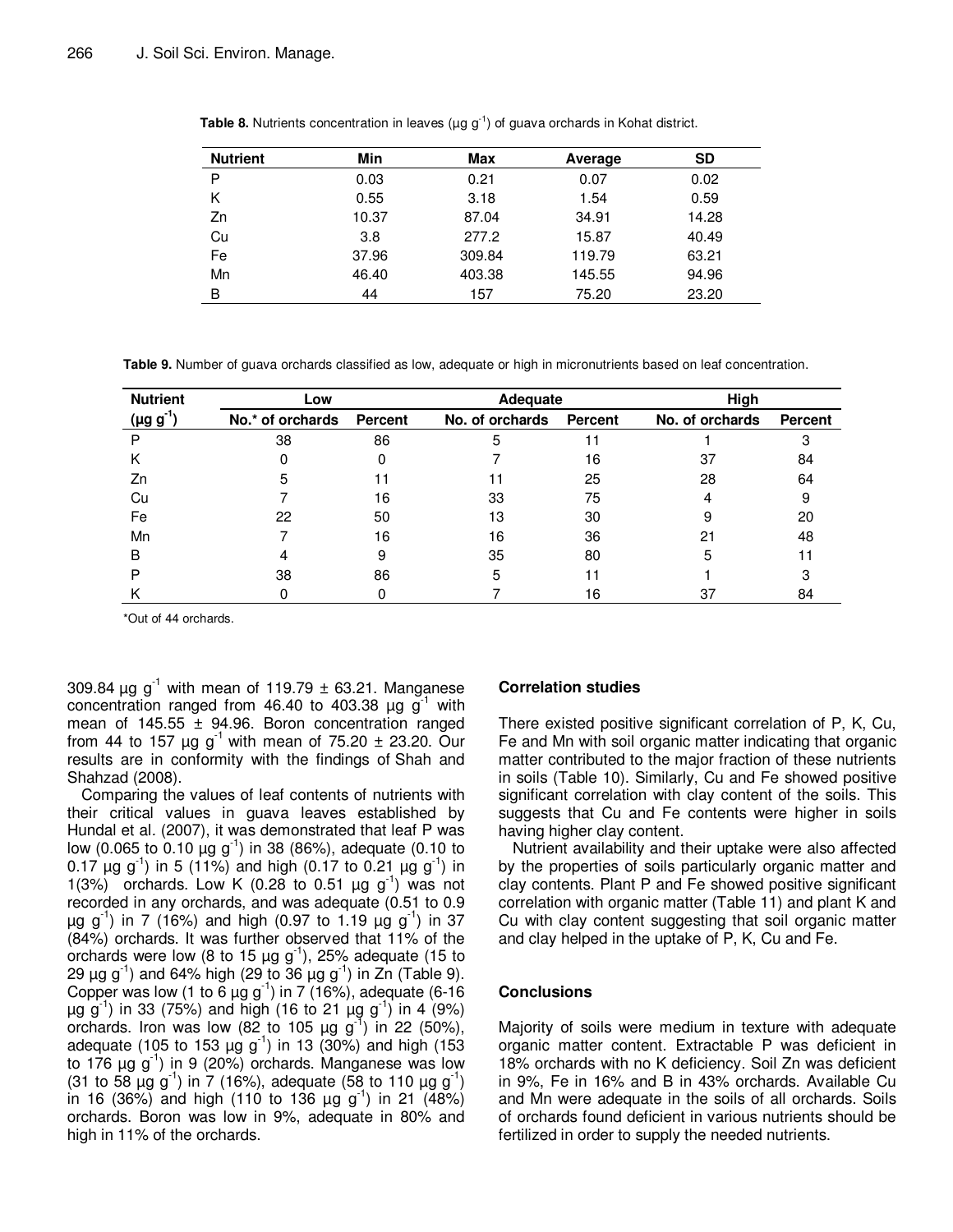|              |                           |          | Soil property |          |           |
|--------------|---------------------------|----------|---------------|----------|-----------|
|              | Soil nutrients/depth (cm) | pH       | OM            | EC       | Clay      |
| $\mathsf{P}$ | $0 - 25$                  | 0.105    | $0.420**$     | 0.043    | $-0.110$  |
|              | $25 - 50$                 | $-0.269$ | 0.181         | 0.145    | $-0.026$  |
| K            | $0 - 25$                  | 0.087    | $0.406**$     | $-0.207$ | 0.155     |
|              | $25 - 50$                 | 0.060    | 0.074         | $-0.066$ | $-0.204$  |
|              | $0 - 25$                  | 0.163    | 0.245         | $-0.087$ | $0.438**$ |
| Cu           | $25 - 50$                 | 0.047    | $0.425**$     | $-0.119$ | $0.325*$  |
|              | $0 - 25$                  | 0.003    | 0.171         | 0.155    | 0.273     |
| Fe           | $25 - 50$                 | $-0.235$ | $0.389**$     | 0.151    | $0.396**$ |
|              | $0 - 25$                  | 0.197    | $0.315*$      | $-0.353$ | $-0.363$  |
| Mn           | $25 - 50$                 | 0.226    | $-0.300$      | $-0.177$ | $-0.398$  |
|              | $0 - 25$                  | 0.112    | 0.167         | $-0.002$ | 0.176     |
| Zn           | $25 - 50$                 | 0.029    | 0.170         | 0.071    | 0.076     |
|              | $0 - 25$                  | $-0.252$ | $-0.071$      | $0.320*$ | 0.216     |
| B            | $25 - 50$                 | $-0.253$ | 0.068         | 0.184    | $0.370**$ |

**Table 10.** Correlation of soil nutrients with soil properties.

**Table 11.** Correlation of plant nutrients with soil properties.

|    |                             | Soil property |           |          |           |  |  |  |  |
|----|-----------------------------|---------------|-----------|----------|-----------|--|--|--|--|
|    | Plant nutrients/ depth (cm) | pH            | OM        | EC       | Clay      |  |  |  |  |
| P  | $0 - 25$                    | 0.020         | $0.402**$ | $-0.004$ | 0.137     |  |  |  |  |
|    | $25 - 50$                   | 0.097         | $-0.029$  | 0.135    | 0.191     |  |  |  |  |
|    | $0 - 25$                    | $-0.002$      | $-0.099$  | 0.038    | 0.267     |  |  |  |  |
| K  | $25 - 50$                   | $-0.110$      | 0.269     | 0.204    | $0.458**$ |  |  |  |  |
| Cu | $0 - 25$                    | $0.312*$      | $-0.307$  | $-0.118$ | 0.188     |  |  |  |  |
|    | 25-50                       | $0.370*$      | $-0.301$  | $-0.048$ | $0.545**$ |  |  |  |  |
|    | $0 - 25$                    | 0.118         | $0.308*$  | $-0.180$ | $-0.322$  |  |  |  |  |
| Fe | 25-50                       | $0.370*$      | $-0.069$  | $-0.157$ | $-0.545$  |  |  |  |  |
|    | $0 - 25$                    | 0.144         | 0.100     | $-0.242$ | $-0.299$  |  |  |  |  |
| Mn | $25 - 50$                   | 0.199         | $-0.312$  | $-0.217$ | $-0.542$  |  |  |  |  |
|    | $0 - 25$                    | 0.025         | $-0.023$  | $-0.084$ | 0.055     |  |  |  |  |
| Zn | $25 - 50$                   | $-0.109$      | $-0.209$  | 0.224    | $-0.015$  |  |  |  |  |
|    |                             |               |           |          |           |  |  |  |  |
| B  | $0 - 25$                    | $-0.146$      | 0.144     | 0.020    | $-0.177$  |  |  |  |  |
|    | $25 - 50$                   | 0.011         | $-0.114$  | $-0.184$ | $-0.360$  |  |  |  |  |

 $r_{0.05}$  = 0.298; \*\*  $r_{0.01}$  = 0.385.

# **REFERENCES**

Bhatti AU (1997). Irrigated soils of NWFP. An article in final report of WAMA project "Water Management in NWFP", Department water

management, NWFP Agric. Uni. and Wageningen Agric. Uni. p 96- 111.

Bhatti AU (2006). Statistical procedures for analysis of agricultural research experiments. (1<sup>st</sup> ed.) Department of Soil and Environmental